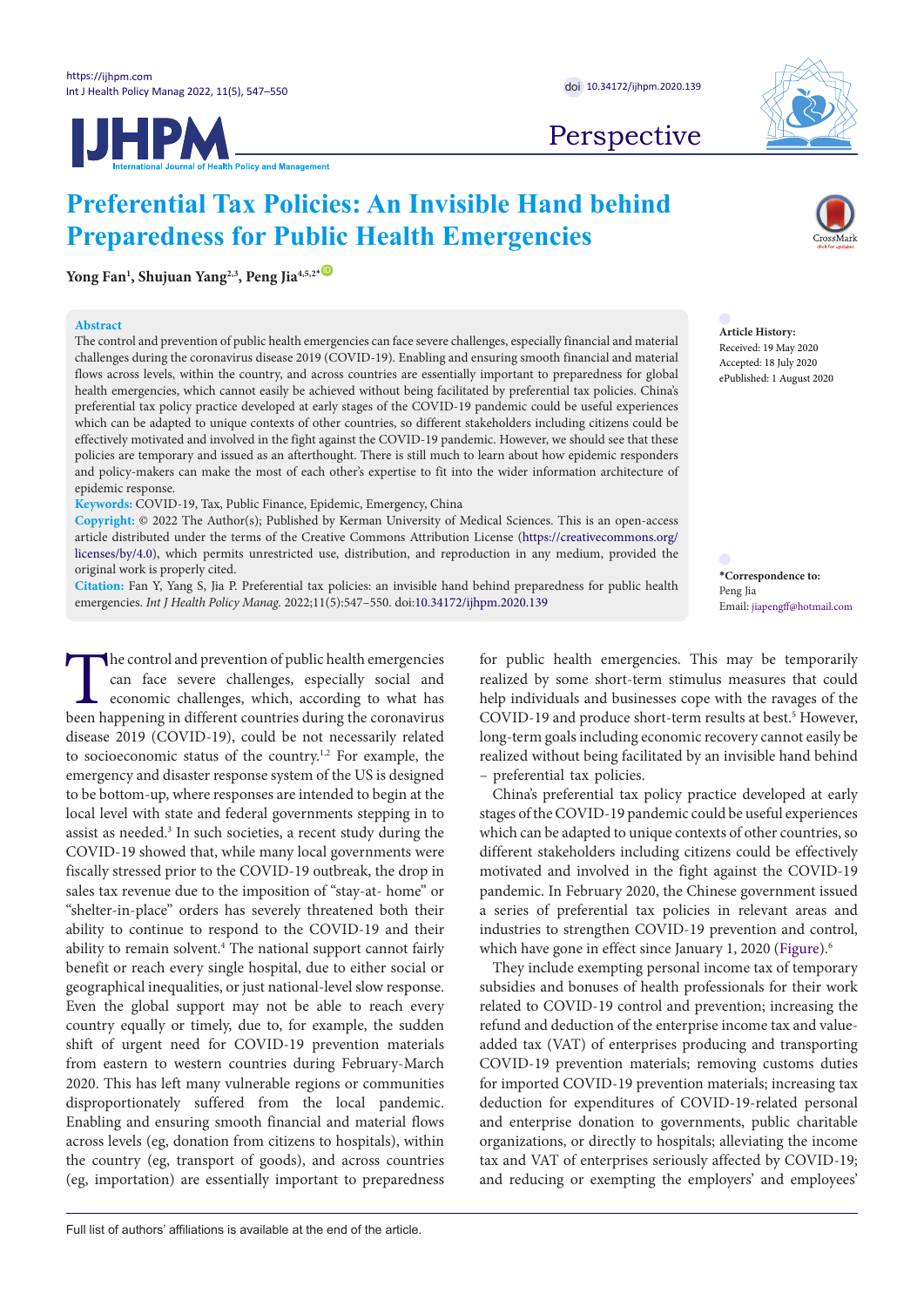<span id="page-1-0"></span>

**Figure.** Percentages in the Central Government's Revenue in 2019 of Seven Categories of Preferential Tax Policies Issued by the Chinese Government for COVID-19 Control and Prevention. Abbreviations: COVID-19, coronavirus disease 2019; VAT, value-added tax.

contribution to pension, unemployment, and work injury insurance premiums [\(Table\)](#page-1-1).

The issuance of these preferential tax policies, benefiting many aspects of public health affected by COVID-19, is a timely tax policy response. These policies are not only an encouragement for individuals to be involved, but also an incentive for enterprises to participate in COVID-19 control and prevention through practical actions, such as producing more prevention materials or providing more services. In fact, what has happened, motivated by these policies, is as expected: more and more healthcare professionals have been willing to participate in front-line prevention work because they are not only encouraged in spirit, but also well treated in financial compensation; also, the situation of having insufficient supplies of prevention materials in China has been quickly reversed and gradually returned to normal. Stimulated by both market demand and temporary tax policies, the production costs of products have been reduced, which made many enterprises attempt to expand their production capacity or add new production lines to meet the needs of domestic markets.

The tax policy measures taken so far in China have demonstrated a high premium placed on COVID-19 prevention and control in the agenda of the central government. They have benefited not only China, but the whole world, especially after the COVID-19 epidemic became a pandemic (officially declared on March 11, 2020). For example, some enterprises under such tax policy motivation have produced more COVID-19 prevention materials and goods, which are being exported to other countries in the fight against COVID-19: nearly 700 000 mouth masks from China arrived in the Netherlands on March 21, 2020, which is the first shipment of a multimillion-dollar order that will arrive

<span id="page-1-1"></span>

|  |  |  |  |  |  |  | <b>Table.</b> Detailed Preferential Tax Policies Issued by the Chinese Government for COVID-19 Control and Prevention |  |  |  |  |  |
|--|--|--|--|--|--|--|-----------------------------------------------------------------------------------------------------------------------|--|--|--|--|--|
|--|--|--|--|--|--|--|-----------------------------------------------------------------------------------------------------------------------|--|--|--|--|--|

| Tax                      | <b>Policies</b>                                                                                                                                                                           |  |  |  |  |  |  |
|--------------------------|-------------------------------------------------------------------------------------------------------------------------------------------------------------------------------------------|--|--|--|--|--|--|
|                          | Personal income tax is exempted for temporary work subsidies and bonuses for healthcare workers for COVID-19 prevention and<br>control work.                                              |  |  |  |  |  |  |
| Personal                 | Personal income tax is exempted for medical supplies for COVID-19 prevention that individuals obtain from employers.                                                                      |  |  |  |  |  |  |
| income tax               | Full deduction before personal income tax is allowed based on COVID-19 prevention goods donated through public charitable<br>organizations or governmental agencies.                      |  |  |  |  |  |  |
|                          | Full deduction before personal income tax is allowed based on COVID-19 prevention goods donated directly to hospitals.                                                                    |  |  |  |  |  |  |
| Enterprise<br>income tax | The maximum carry-over period of the loss occurring in 2020 for enterprises severely affected by COVID-19 can be extended up to eight<br>years.                                           |  |  |  |  |  |  |
|                          | A one-time deduction before enterprise income tax is allowed for enterprises that expand production capacity and purchase equipment<br>for producing COVID-19 prevention goods.           |  |  |  |  |  |  |
|                          | Full deduction before enterprise income tax is allowed based on COVID-19 prevention goods donated through public charitable<br>organizations or governmental agencies.                    |  |  |  |  |  |  |
|                          | Full deduction before enterprise income tax is allowed based on COVID-19 prevention goods donated directly to hospitals.                                                                  |  |  |  |  |  |  |
|                          | VAT incremental allowance tax is fully refunded for enterprises that produce COVID-19 prevention goods.                                                                                   |  |  |  |  |  |  |
|                          | VAT is exempted for enterprises that transport COVID-19 prevention goods.                                                                                                                 |  |  |  |  |  |  |
| <b>VAT</b>               | VAT is exempted for enterprises that provide public transport services, living services, and express delivery services of residents'<br>essential living materials.                       |  |  |  |  |  |  |
|                          | VAT is exempted for gratis donation of goods for COVID-19 control and prevention.                                                                                                         |  |  |  |  |  |  |
|                          | VAT is temporarily reduced or exempted for small-scale taxpayers.                                                                                                                         |  |  |  |  |  |  |
| Customs                  | Customs duties are exempted for COVID-19 control and prevention goods imported by health sectors.                                                                                         |  |  |  |  |  |  |
| duties                   | Customs duties are exempted for imported COVID-19 control and prevention goods donated.                                                                                                   |  |  |  |  |  |  |
| VAT on import            | VAT on import is exempted for imported COVID-19 control and prevention goods donated.                                                                                                     |  |  |  |  |  |  |
| Social                   | Employer's contribution to pension, unemployment, and work injury insurance is temporarily reduced or exempted.                                                                           |  |  |  |  |  |  |
| insurance                | Employee's contribution to pension, unemployment, and work injury insurance is temporarily reduced or exempted.                                                                           |  |  |  |  |  |  |
| premiums                 | Employer's contribution to basic medical insurance is temporarily reduced or exempted.                                                                                                    |  |  |  |  |  |  |
| Others                   | Consumption tax, urban maintenance and construction tax, educational surtax, and local education surtax are exempted for gratis<br>donation of goods for COVID-19 control and prevention. |  |  |  |  |  |  |
|                          | Reducing or exempted urban land use tax is encouraged to support renters to reduce property rents for individually-owned businesses.                                                      |  |  |  |  |  |  |

Abbreviations: VAT, value-added tax; COVID-19, coronavirus disease 2019.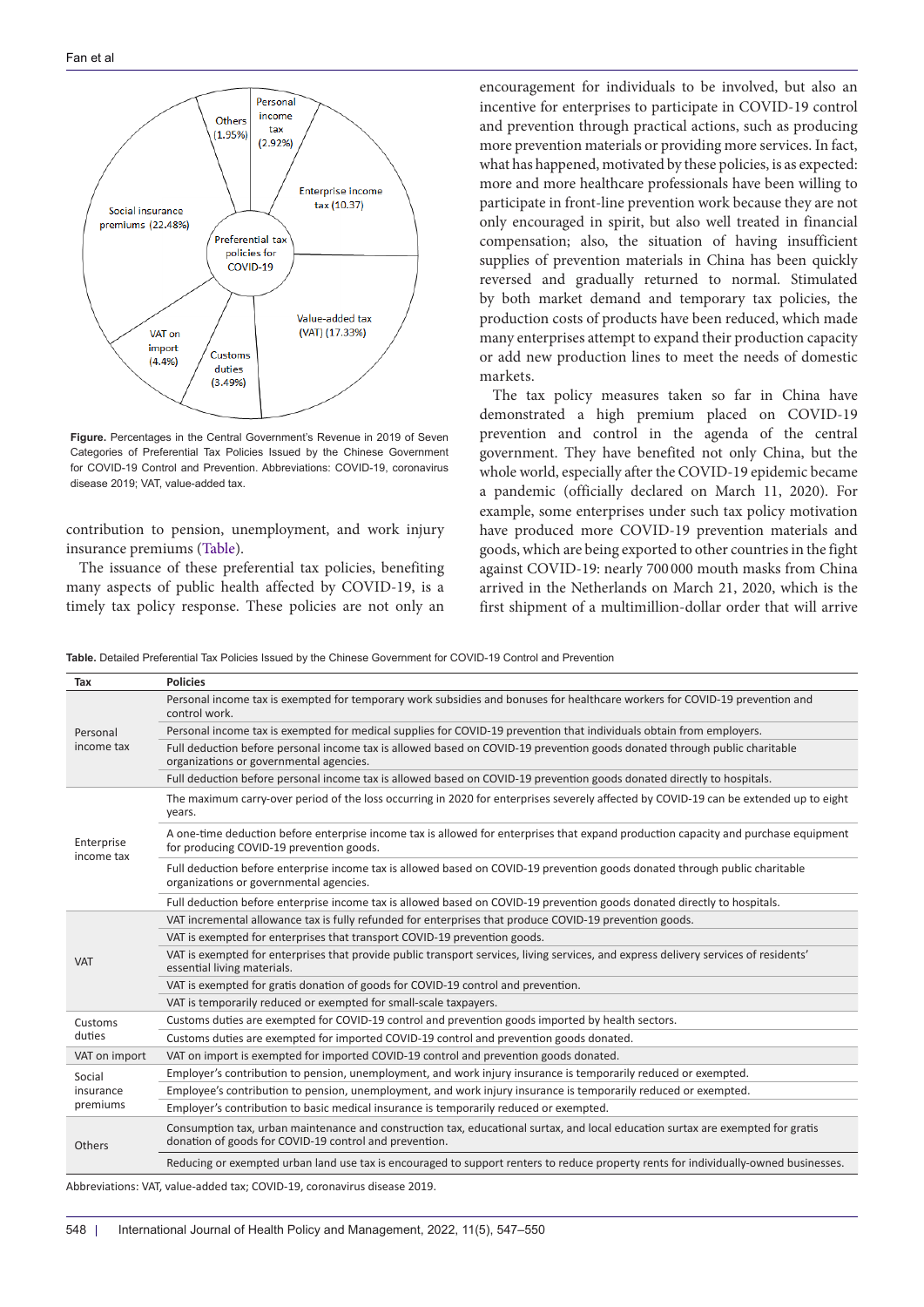in the Netherlands in the coming weeks; a total of 5 million COVID-19 rapid test kits were purchased from China and will be delivered to Brazil by middle April; 145 life-support machines and emergency ventilators were sent to Serbia on March 25, 2020, which is just one of many purchasing orders from 35 countries. These goods have been distributed as quickly as possible to the places where the need was the greatest, which have played a critical role in their fight against COVID-19 before local enterprises can meet their demand at a much less extortionate price.

Although such tax policy responses reflect the flexibility of China's tax policies when dealing with public health emergencies and well reserved tax policies, we should also see that these policies are temporary and issued as an afterthought to respond to the COVID-19 epidemic that has already occurred. They are not stably embedded in the current tax law system in China, which otherwise would have comprehensively strengthened the public health capacity of the country. There is still much to learn about how epidemic responders and policy-makers can make the most of each other's expertise and how preferential fiscal and tax policies can fit into the wider information architecture of epidemic response. In the future, with the increase of environmental and public health risks,<sup>7</sup> all countries should think about questions such as: can such tax preferential policies be integrated into the national basic tax system, making them an integral part of the national system of public health, especially in disease control and prevention?<sup>8</sup> Can they play a role in alleviating adverse (side) effects of public health emergency events? Only combining financial policies and public health governance in an efficient way can make it possible to enable a larger supportive role to be played by financial policies in public health governance. Also, such considerations can provide financial and tax assistance not only to those enterprises and their employees that are affected by emergency events, but also to those directly suffering as a result of emergency events from a humanitarian perspective, such as health professionals working in hospitals and in the field for epidemic control, patients and their families.

China's public finance practice in the fight against the COVID-19 pandemic could be useful and adapted to other countries to incentivize corporations and individuals to participate in COVID-19 control and prevention under their respective cultures and institutions. Some efforts are also observed in other countries, such as tax relaxation in both developed (eg, the United States<sup>9</sup>) and developing countries (eg, Indonesia10). Special and urgent attention should be given to both low- and middle-income countries whose fragile fiscal and health systems and relatively lower tax morale may be challenged by the forthcoming pandemic, $11,12$  and also to high-income countries whose existing high tax rates have left citizens less capacity to support public health emergencies without additional preferential policies; for example, a call for lawmakers to avoid arbitrarily limiting tax provisions and raising taxes during this time has been made in the United States.<sup>9</sup> Some challenges should be foreseen when implementing such measures in other countries with different public health emergency and disaster response systems. For

example, it may be difficult to implement financial incentive policies or measures consistently across the US, due to the bottom-up design of their emergency and disaster response system<sup>4</sup>; the effects of doing so would be more heterogeneous due to the varying financial positions before the COVID-19 outbreak.13

Global collaboration in reducing and even exempting customs duties of epidemic prevention materials in all countries could extraordinarily facilitate the balance between supply and demand of those goods, also helping trigger and accelerate development and innovation of epidemic prevention equipment.14 However, Rome was not built in a day. We need to step up our efforts soon in the fight against future epidemics.<sup>7</sup> The pandemic is a double-edged sword: it hurts communities and humans while speeding up building a community of human destiny.15 "Only a global victory can end this pandemic, not a temporary rich countries' win."

# **Acknowledgement**

We thank the National Natural Science Foundation of China ("Research on Tax Reform,Tax Administration and Enterprise Tax Compliance," Grant No. 71973159) and the International Institute of Spatial Lifecourse Epidemiology (ISLE) for the research support.

#### **Ethical issues**

Not applicable.

## **Competing interests**

Authors declare that they have no competing interests.

#### **Authors' contributions**

PJ conceptualized and designed the study. All authors collected the data, wrote and revised the initial manuscript, and approved the final manuscript.

## **Authors' affiliations**

1 School of Public Finance and Tax, Central University of Finance and Economics, Beijing, China. <sup>2</sup>International Institute of Spatial Lifecourse Epidemiology (ISLE), Hong Kong, China. <sup>3</sup>West China School of Public Health and West China Fourth Hospital, Sichuan University, Chengdu, China. <sup>4</sup>Institute for Disaster Management and Reconstruction, Sichuan University, Chengdu, China. 5 Department of Land Surveying and Geo-Informatics, The Hong Kong Polytechnic University, Hong Kong, China.

#### **References**

- 1. Lee VJ, Ho M, Kai CW, Aguilera X, Heymann D, Wilder-Smith A. Epidemic preparedness in urban settings: new challenges and opportunities*. Lancet Infect Dis.* 2020;20(5):527-529. doi:[10.1016/](https://doi.org/10.1016/s1473-3099(20)30249-8) [s1473-3099\(20\)30249-8](https://doi.org/10.1016/s1473-3099(20)30249-8)
- 2. Newmark Z. Italian Politicians Criticize Netherlands Over Lack of Solidarity. NL Times. March 31, 2020. [https://nltimes.nl/2020/03/31/](https://nltimes.nl/2020/03/31/italian-politicians-criticize-netherlands-lack-solidarity) [italian-politicians-criticize-netherlands-lack-solidarity.](https://nltimes.nl/2020/03/31/italian-politicians-criticize-netherlands-lack-solidarity)
- 3. McDonald BD, Goodman CB, Hatch ME. Tensions in State-Local Intergovernmental Response to Emergencies: The Case of COVID-19. OSF Preprints. 2020. doi[:10.31219/osf.io/cnzt6](https://doi.org/10.31219/osf.io/cnzt6)
- 4. McDonald BD, Larson SE. Implications of the Coronavirus on Sales Tax Revenue and Local Government Fiscal Health. *SSRN Electronic Journal*. 2020. doi:[10.2139/ssrn.3571827](https://doi.org/10.2139/ssrn.3571827)
- 5. McCoskey M, Narotzki D. The COVID-19 Economy: Now is the Time to Focus on Long-Term Recovery. *Tax Notes Federal*; 2020. [https://](https://ssrn.com/abstract=3638156) [ssrn.com/abstract=3638156](https://ssrn.com/abstract=3638156).
- 6. State Taxation Administration. Guidance for Preferential Tax Policies for COVID-19 Control and Prevention. State Taxation Administration; 2020.
- 7. Jia P, Yang S. Are we ready for a new era of high-impact and high-